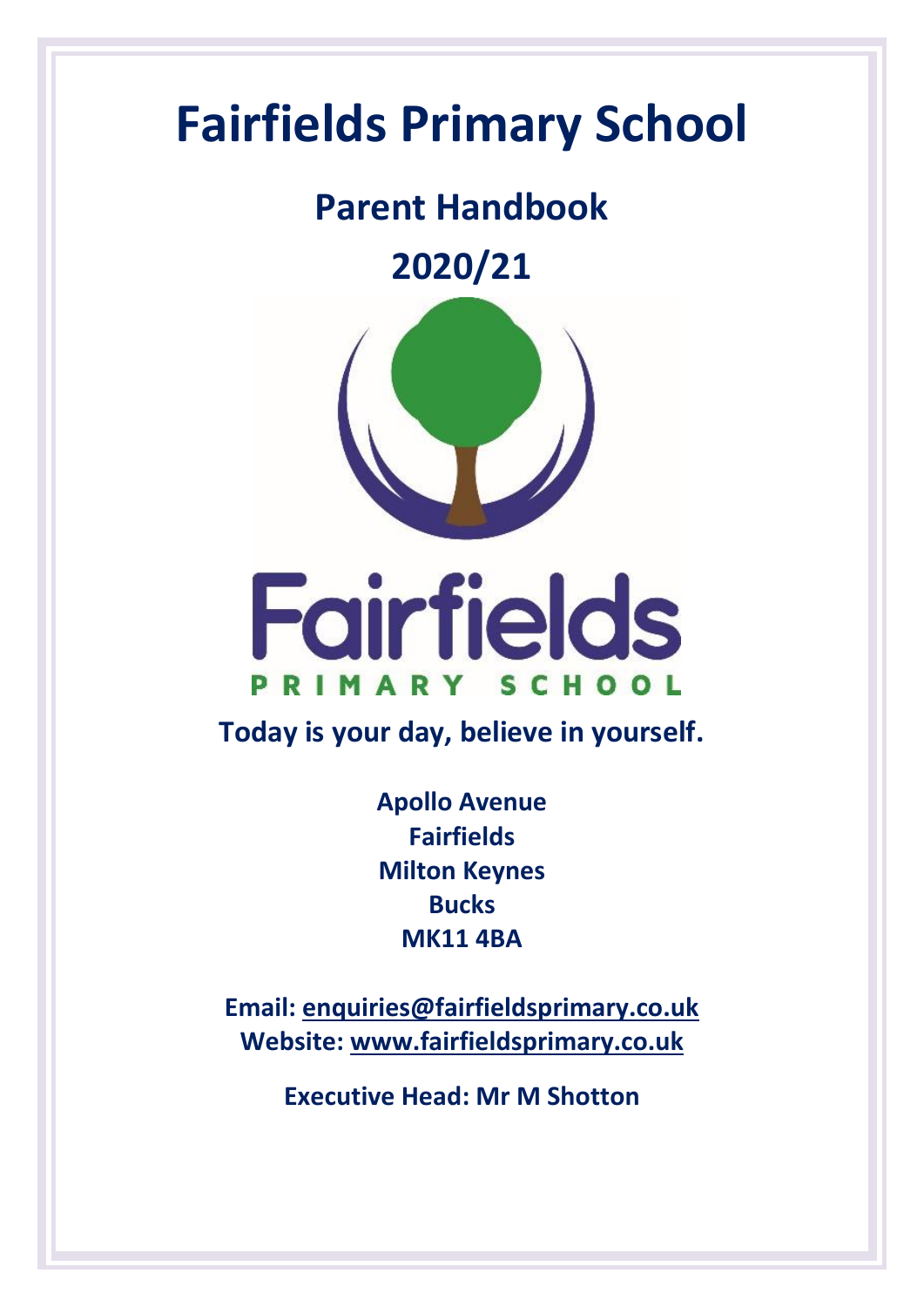

I am delighted to welcome you to Fairfields Primary School. It truly is an honour and a privilege to lead such an amazing school in our quest to become the beating heart of the new community of Fairfields.

Fairfields Primary School is part of the Inspiring Futures through Learning (IFtL) which is a respected multiacademy trust. The IFtL academies are home to over 3,000 children and more than 500 staff, including outstanding Headteachers, specialist and national leaders. The partnership has a strong moral purpose to improve education standards and achievements for all children in the community.

At Fairfields, we strongly believe that 'Every Child Matters' and we are committed to ensuring that the children of Fairfields receive the very best possible education and learning opportunities. I am proud to say we have a very dedicated, caring and talented staff team who make sure this happens. Our collective aim is to ensure all children leave Fairfields with the necessary skills and abilities to be successful in their next stage of education. We do this by providing a rich, broad and balanced curriculum that gives the children a wide range of exciting and memorable experiences.

We also work hard to ensure that children leave us with the right values and morals to contribute to our society. We focus all our provision around values which run throughout the school. Pastoral care is also a key component of our provision and we pride ourselves on being able to support our children and families throughout their time at Fairfields.

I am excited to work alongside all our families. We understand that parents are integral to our Fairfields family. Parents are a child's first, best and most important teacher. We aim to build upon the positive relationship between home and school and invite parents to celebrate their child's successes at our weekly Bees Knees and half termly Executive Head Celebration Assemblies. It is through working together that we will provide the children with an outstanding experience in preparation for secondary education as well as the demands of modern living. In this endeavour, you will have our full commitment. We are committed to working in partnership with parents and we welcome you to take full advantage of the many informal and formal opportunities to enhance the home-school relationship.

The first line of our school creed begins…

Every day is a little lifetime. Make each day a day to remember.

An exciting journey awaits all of us and we are so proud to be a part of it.

Today is your day! Believe in yourself! Achieve together, step by step!

Yours sincerely,

**Matthew Shotton**

*Executive Head*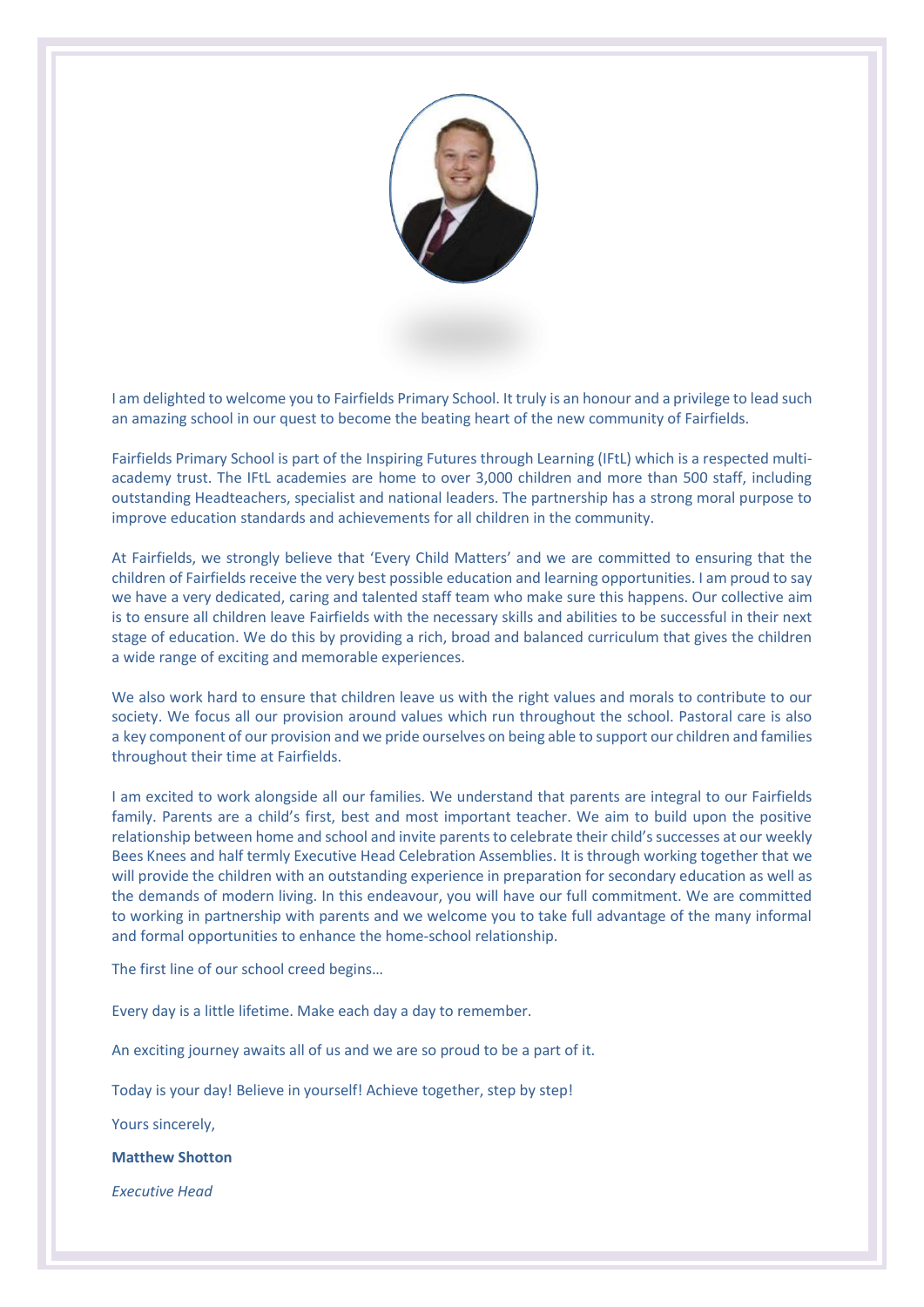#### **Answering your questions**

This document contains Key Information and Frequently Asked Questions. If you have any questions that are not answered here, please contact the school office on 01908 410330 or email [enquiries@fairfieldsprimary.co.uk](mailto:enquiries@fairfieldsprimary.co.uk) and we will be happy to help!



#### **What are our school times?**

| Gates/Classrooms open    | 8.30 am                |
|--------------------------|------------------------|
| Registration             | 8.45 am                |
| <b>Morning Session</b>   | 8.45 am - 12 pm        |
| <b>Break</b>             | 10.45 am-11.00 am      |
| Lunch                    | 12 $n$ oon $-$ 1 $p$ m |
| <b>Afternoon Session</b> | 1 pm-3.30 pm           |

#### **Arrivals and Departures**

The gates and classroom doors open at 8.30 am and registration is taken at 8.45 am. The gates close at 8.45. if you are later than 8.45 am you will need to bring your child into school via the main school office where you will be required to sign your child in and they will be marked as late. If your child arrives after 9 am they will be marked as late and this lateness will be marked as unauthorised absence. Children are still their parents' responsibility until they are inside the classrooms, even if they are in the playground.

Picking your child up on time at the end of the day is just as important as getting to school on time. Please remember school finishes at 3.30. If on the occasion you may be late or someone else is collecting your child on your behalf, please let the school office know before 3.15 pm if possible.

#### **Parking**

Fairfields Primary School has a dedicated car park for parents to park in and drop off and collect their child/children. Parents are requested not to park on the roads in front of the school as this may cause a hazard.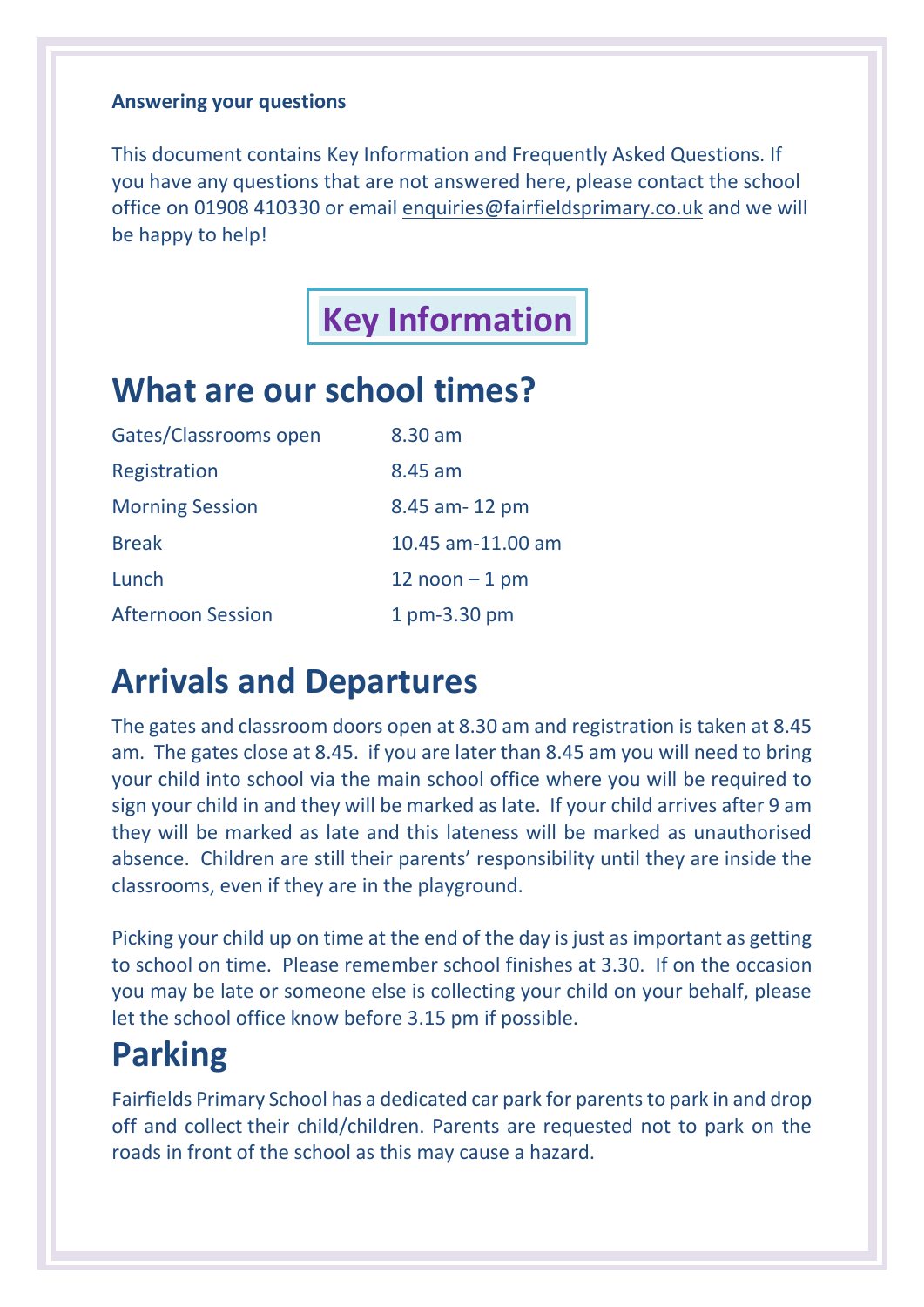#### **Wrap Around Care**

We offer our own wrap around care sessions. We will be offering Breakfast Club from 7.30 - 8.30 am and After School Club from 3.30 - 6 pm. Our Breakfast Club and After-School Club provision offers endless fun in a safe and secure environment. Children will be able to relax and enjoy creative and stimulating activities in a friendly, disciplined, safe and relaxed atmosphere.

#### Morning Sessions

| $7.30 - 8.30$ am | <b>Breakfast</b>                     | £ 5.50 |
|------------------|--------------------------------------|--------|
| $8.00 - 8.30$ am | Early drop off (no breakfast) £ 3.00 |        |

After School Sessions

| $3.30 - 4.30$ pm | After school                          | £ 5.00 |
|------------------|---------------------------------------|--------|
| $3.30 - 6.00$ pm | After school with tea included £10.00 |        |

**Please contact the School Office for more details Email: enquiries@fairfieldsprimary.co.uk Phone: 01908 410330**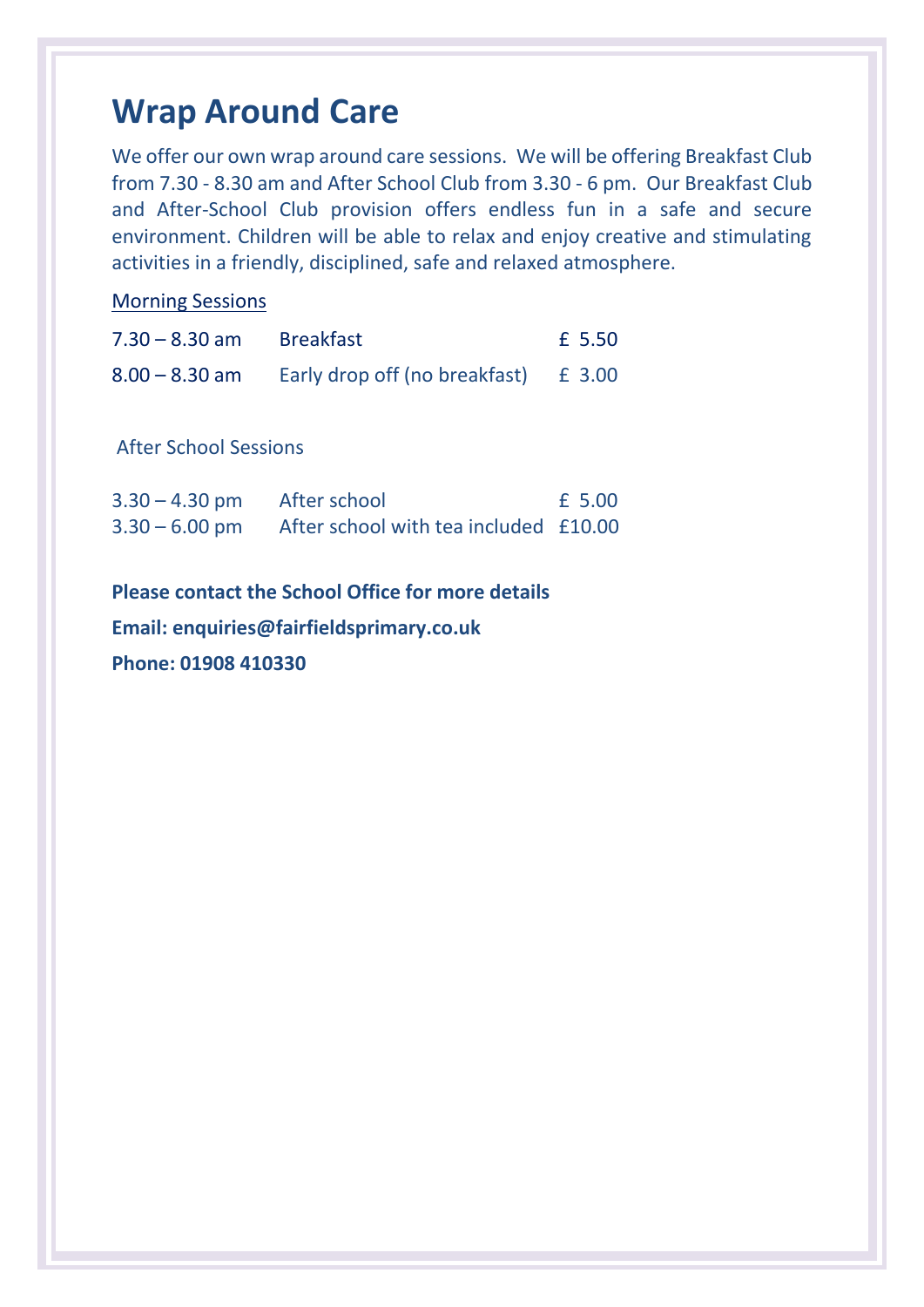### **School Uniform**

#### **Uniform**

It is an expectation that all children attending Fairfields Primary School will wear the approved school uniform. We expect our children to take great pride in their school and this will be reflected in the way they dress for school.

#### **Please note:**

We do not permit extreme hair styles.  We only allow small stud earrings, which must be removed or covered for PE. Please ensure all clothing and equipment is clearly named.

School Uniform is provided by Maisies

All school uniform enquiries and orders should be directed to Maisies.

For any questions or to order school uniform please contact: <https://www.maisies-superstore.co.uk/>

Purple sweatshirt or cardigan with school logo Grey trousers, skirt or pinafore Summer alternative – Purple gingham dress or grey tailored shorts Grey tights or white, grey or black socks Black shoes, flat heeled, not open-toed Purple fleece or jacket with school logo for outdoor wear - optional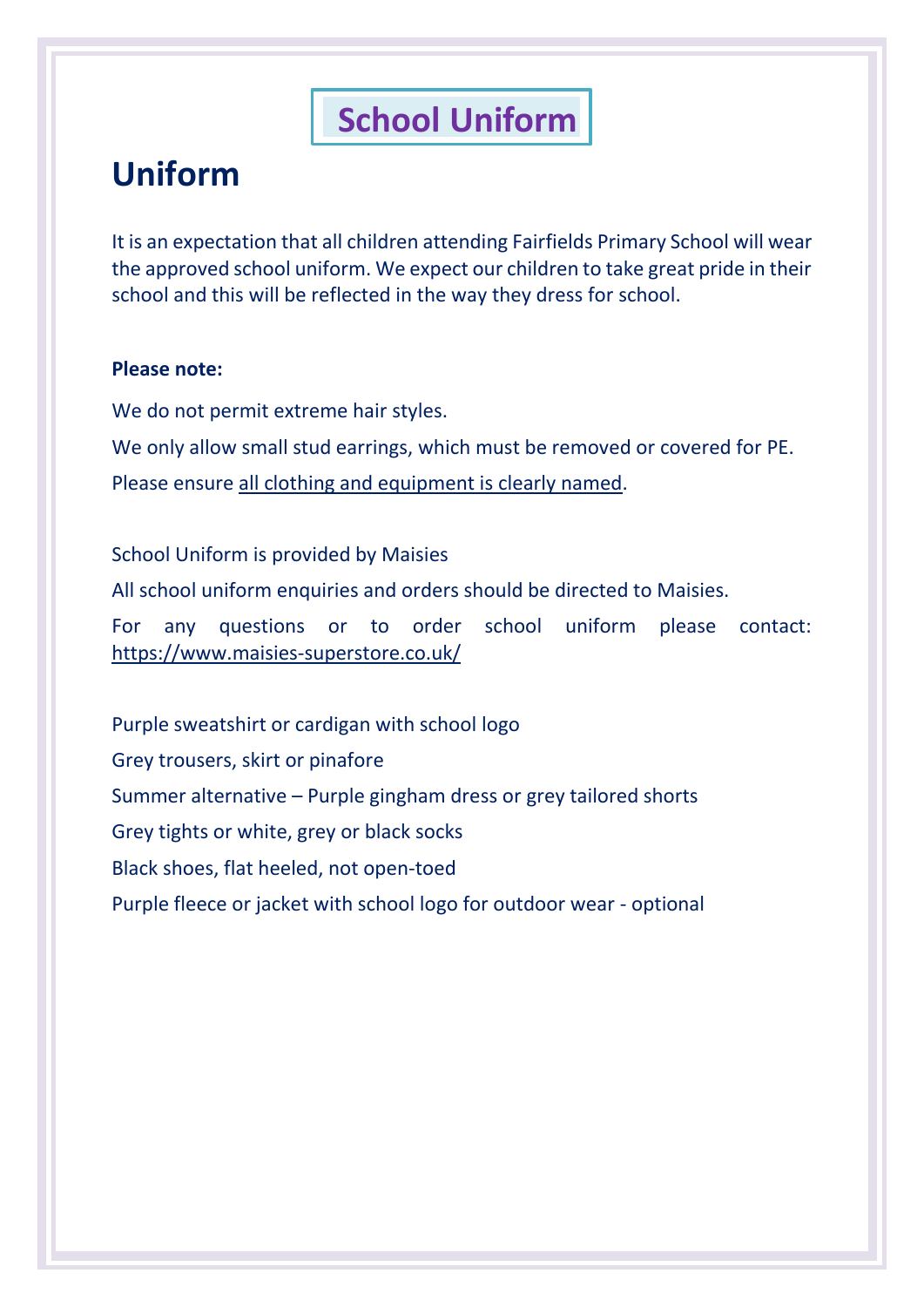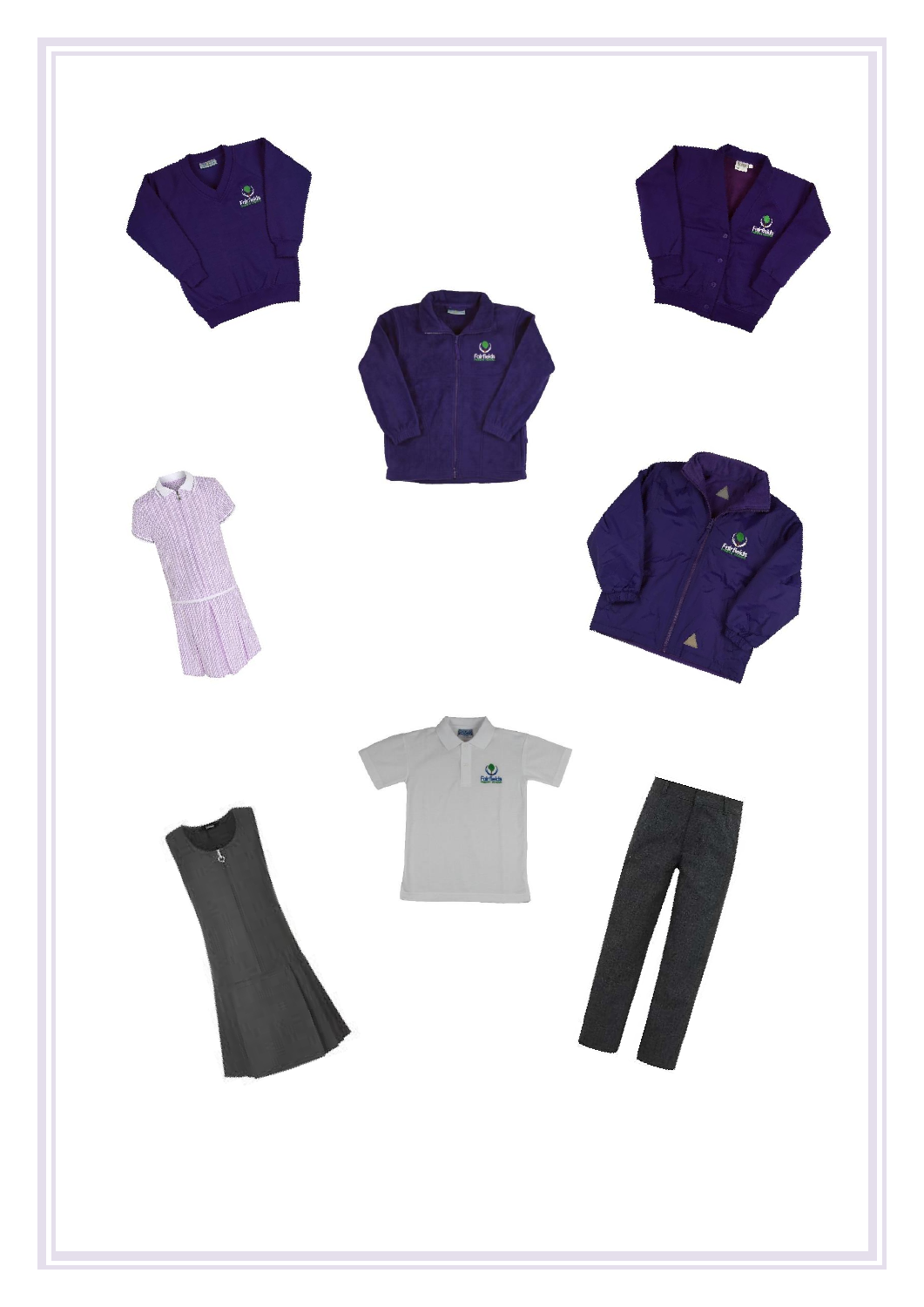#### **Our PE Kit**

It is important that children wear appropriate clothing for physical activity. PE uniform must also be suitable for the climate and for the specific activity.

Trainers or Plimsolls

Purple t-shirt with school logo

Black shorts with or without school logo

In winter, children are encouraged to have a track suit trousers and sweatshirt with school logo to wear for outdoor games.

Long hair must be tied up neatly.

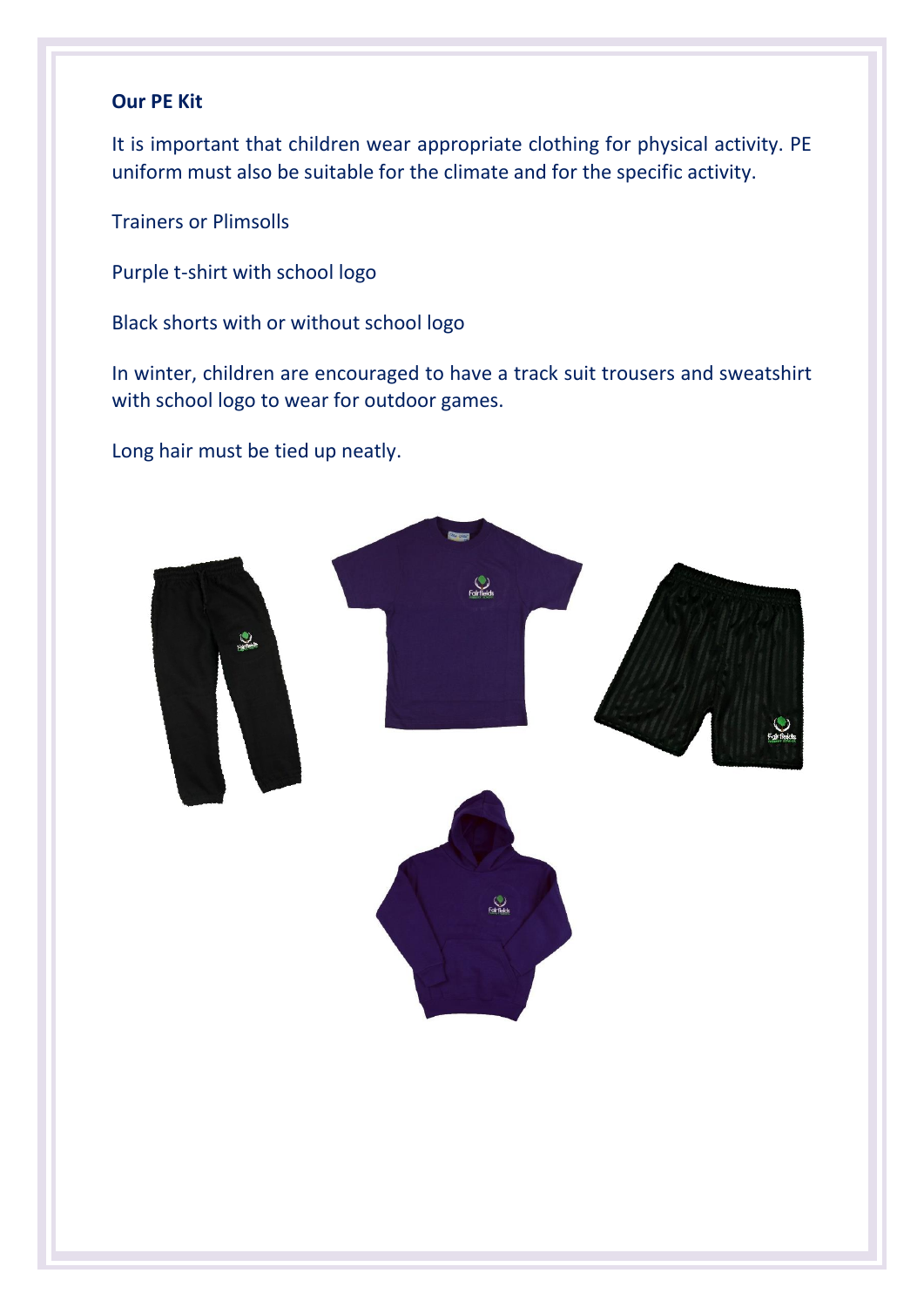#### **School Meals**

Each day, children will have a choice of a main meal, a vegetarian option or a meat/vegetarian sandwich lunch. We are committed to encouraging and helping children to make healthy choices and therefore we also offer salad and fresh fruit. Meals will need to be ordered in advance via Parent Pay.

All children in Reception and Key Stage 1 are entitled to a free school meal. Children in Key Stage 2 are able to order school meals for a cost of £2.50 (September 2020) per day.

Menus are available to download from the school website **[www.fairfieldsprimary.co.uk/parents/school-meals/](http://www.fairfieldsprimary.co.uk/parents/school-meals/)** School meals are ordered through ParentMail. To book your child's school meal, the booking needs to be made on Wednesday, one week prior to the meal being taken. The payment for the meal must be made at the time of booking. You are able to book for the term and payment would need to be made for the entirety of the booking.

### **Drinks**

All children under the age of five are entitled to free school milk. If you would like your child to receive this, we ask parents to return a completed form to the school office. Following a child's fifth birthday, milk can be purchased for 26p a carton. Water is always available in school.

## **Packed Lunch**

If children choose not to order a school meal they may bring their own packed lunch. This must be in an unbreakable container, clearly labelled with the child's name and class. Definitely no glass containers please.

Please ensure that no fizzy drinks, sweets or chocolate are sent to school and that your child has a spoon / cup if these are needed. Due to the risk of allergies, it is requested that foods containing nuts are **NOT** brought into school at all, including as part of a packed lunch.

### **Birthday Treats**

As we have a growing number of children in school with allergies and specific dietary requirements we ask that cakes and sweets are not sent in for birthdays. Should you wish, as an alternative, you may like to consider donating a book or a game to the class.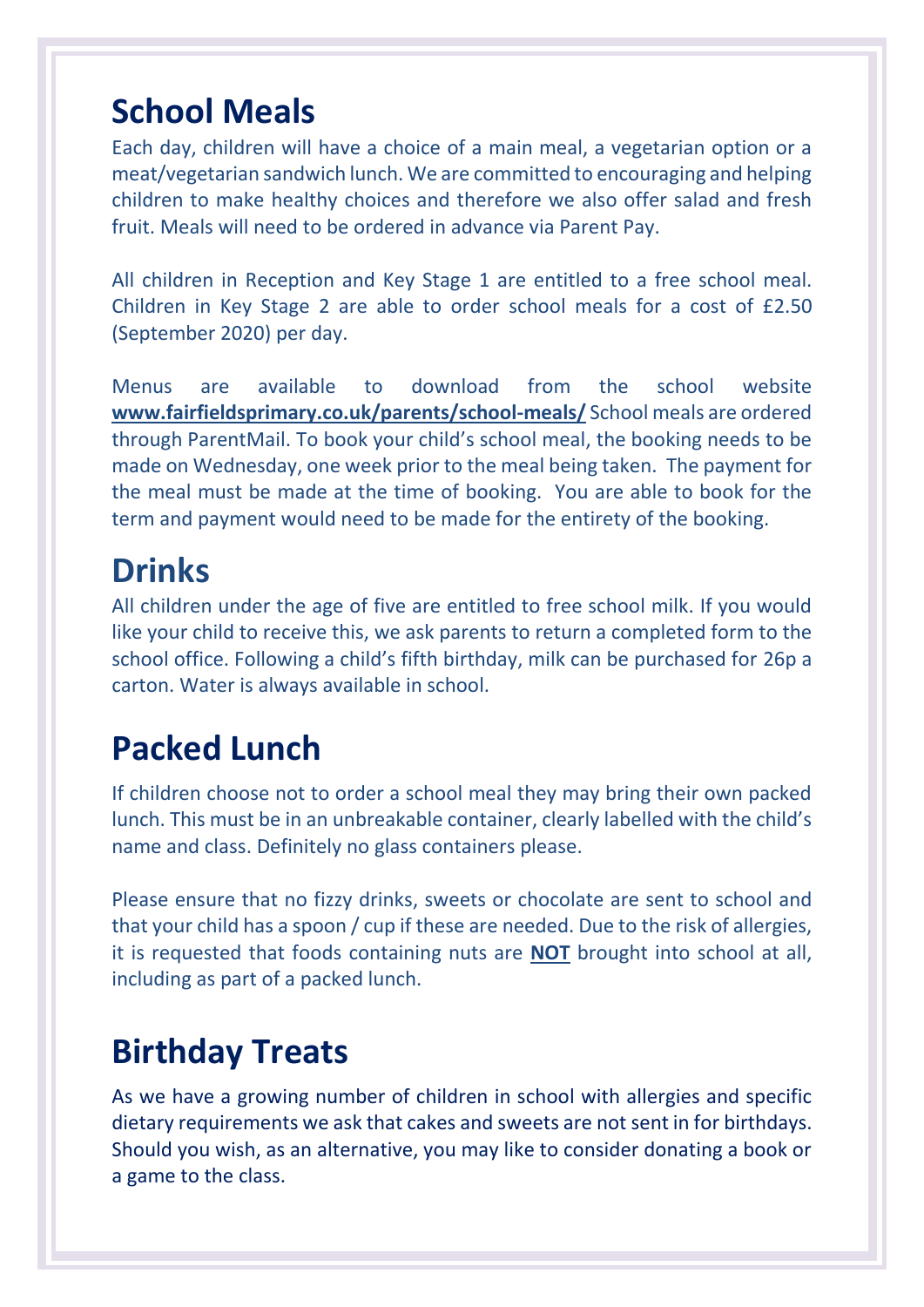#### **Fruit Snacks**

Fairfields Primary aims to be a 'Healthy School' and encourages eating a balanced diet. Children from Early Years Foundation Stage to Year Two have free fresh fruit provided each morning for a snack. If Key Stage 2 children would like a snack they are able to bring fruit or vegetables for a healthy playtime snack.

### **Frequently asked questions**

Here are our answers to what we find are the most frequently asked questions. However, if you have any questions that are not answered here, please contact the school office or email [enquiries@fairfieldsprimary.co.uk](mailto:enquiries@fairfieldsprimary.co.uk) and we will be happy to help!

### **Starting a New School**

The school recognises that starting a new school is an exciting, yet anxious time for some children and their parents. Please don't worry, as we will work with you to ensure that your child enjoys as smooth a transition from home or previous school as possible.

### **Attendance**

At Fairfields Primary, we truly believe that every school day counts towards your child's future. Days off school add up to lost enjoyment, achievement and learning. We appreciate it when families use the 175 non-school days a year for time together, family visits, holidays, days out and routine appointments where possible.

# **Absence for Nursery Class and Mainstream Children**

To ensure children's safety, and help us meet Government guidelines, whether your child is in our nursery class or mainstream, we request that parents contact the school as soon as possible on the first day of absence to inform us of their children's absence. Parent/carers are required to call in to inform us about any children absent for any reason, or you can notify the school of your child's absence by logging in to your ParentMail Account. If the school is not contacted, a call home will be made to ensure all children are accounted for. If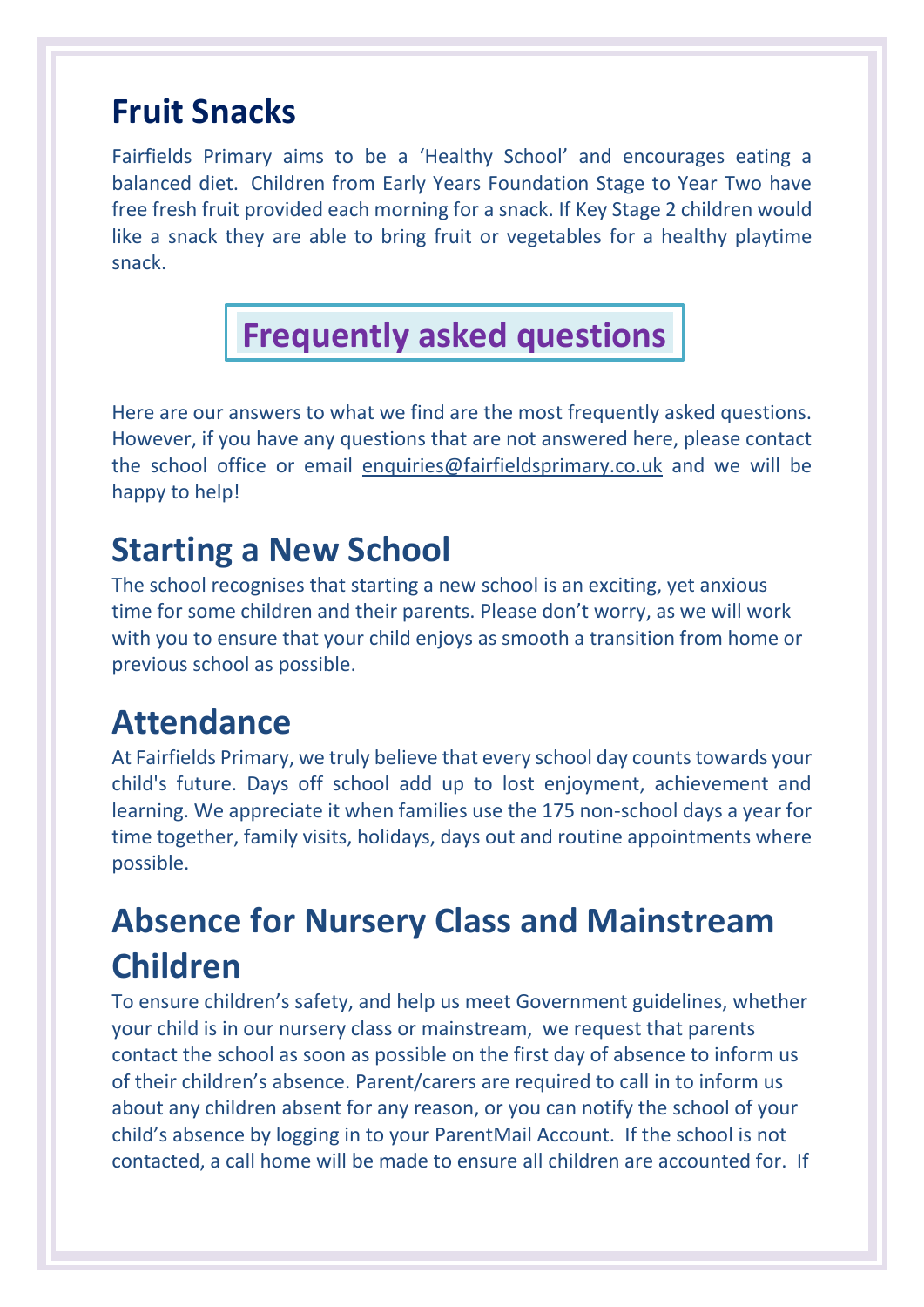school cannot make contact with any of the people on the contact list, a home visit will be made.

#### **If Your Child is Absent**

- Parent/carers are required to contact the School Reception Office on the day of the absence, informing them of the reason for absence and before the registration period at 8.45 am
- Each reason will be recorded on the child's registration document
- The parents/carers are required to contact the school EVERY day the child is absent.
- If parents/carers do not contact the school and the school is unable to speak to anyone about the child's absence, the school will conduct a home visit to check the child is safe. If we are concerned for the child's safety, a referral will be made to the MASH or the police may be called
- If the school are concerned about a 'Child Missing in Education', the procedures stated within the Children Missing in Education Policy will be followed.

If your child needs to be taken out of school for any reason during the school day, please notify the school in advance and notify one of the office staff when taking the child out and on return. You will be asked to sign your child in or out. This will ensure the safety of your child at all times.

### **Holidays & Leave of Absence**

The Secretary of State for Education has removed the discretion of Headteachers to grant leave for holidays in term time. All holidays will be marked as unauthorised. Should you need to take your child out for any reason, please ask at the office for a 'Leave of Absence' form and submit the request to the school office who will pass it to the Headteacher. Please note that you may be subjected to a Fixed Penalty Notice (FPN). If your child attends the School Nursery, if your child's attendance should fall below 63% in a term then you will be liable for the shortfall.

# **Jewellery**

Children should not wear jewellery in school, other than a wristwatch. If however, they have their ears pierced then plain studs are permissible, but the child must remove these for P.E. and games. Please provide a suitable container for this purpose.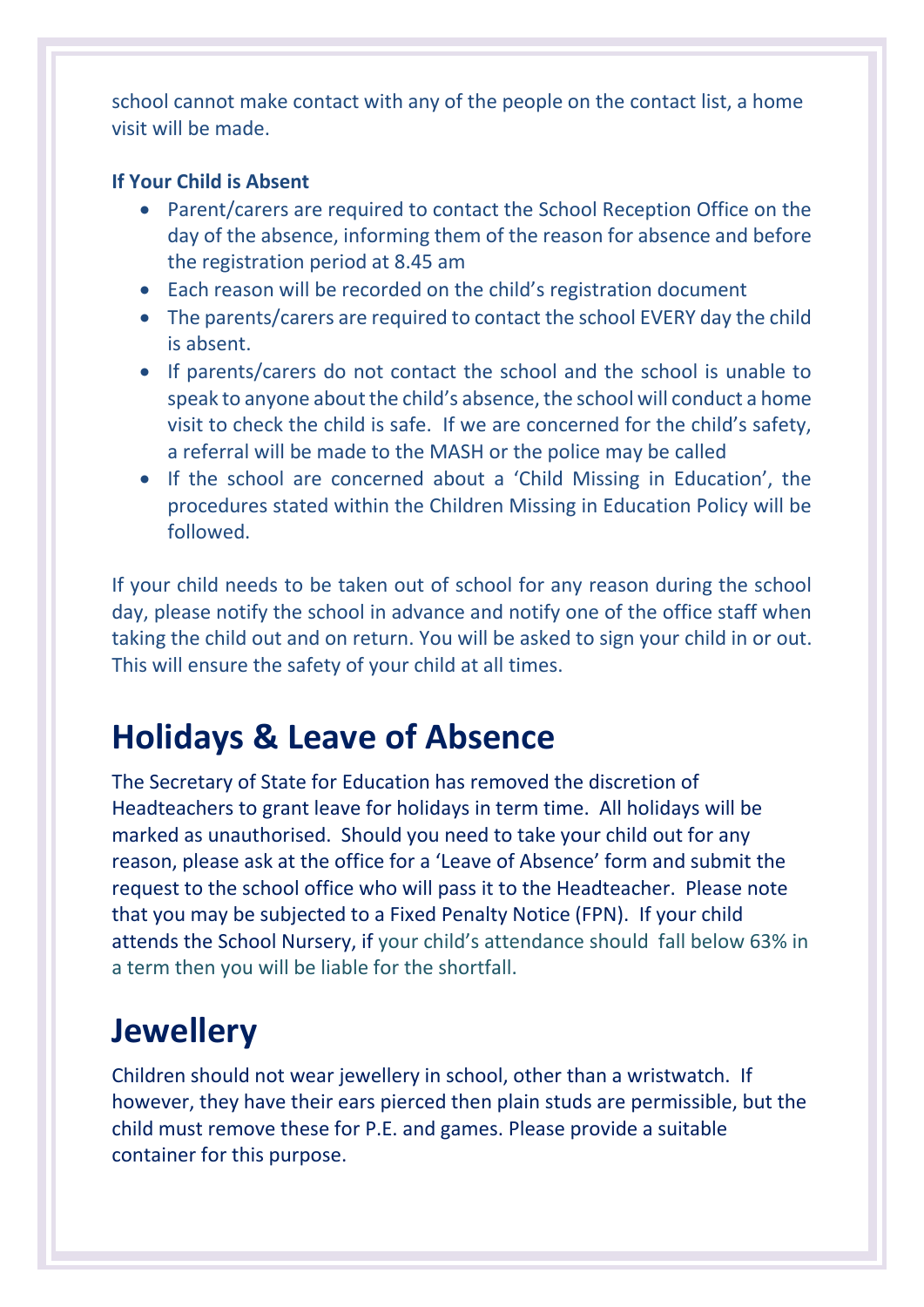### **Clubs and Activities**

We endeavour to offer the children a wide range of extra-curricular and fun activities. Clubs are changed termly. To see what clubs we are running this term, please look on the website.

# **Special Educational Needs and Disabilities (SEND)**

There are times when some children need additional support during their school life. Fairfields Primary is an inclusive school which offers a range of additional provision to support children with various special educational needs, including:

- social
- communication and interaction
- learning difficulties
- physical needs.

We will identify a child's particular needs and respond appropriately, enabling them to make progress alongside their peers.

#### **SEND & Inclusion**

Provision for pupils with SEND is co-ordinated by the school SENDCo, Mr Martin Gallop. Details of the school's local offer can be found on the school's website under 'Pupil Support'.

# **Charging Policy**

We recognise that the wide range of additional activities, including clubs and visits can make a valuable contribution towards pupils' personal and social education. It is hoped that parents will be prepared to make the necessary voluntary contributions towards these activities. If this causes difficulties, please contact the school.

## **Security**

We take the issue of safety and security very seriously. The school gates will be open at 8.30am and be closed at 8.45am each morning. Access to school during the day is via the main entrance only, which has an entry system and CCTV. The gate will be unlocked at 3.30pm and closed at 3.45pm at the end of the day.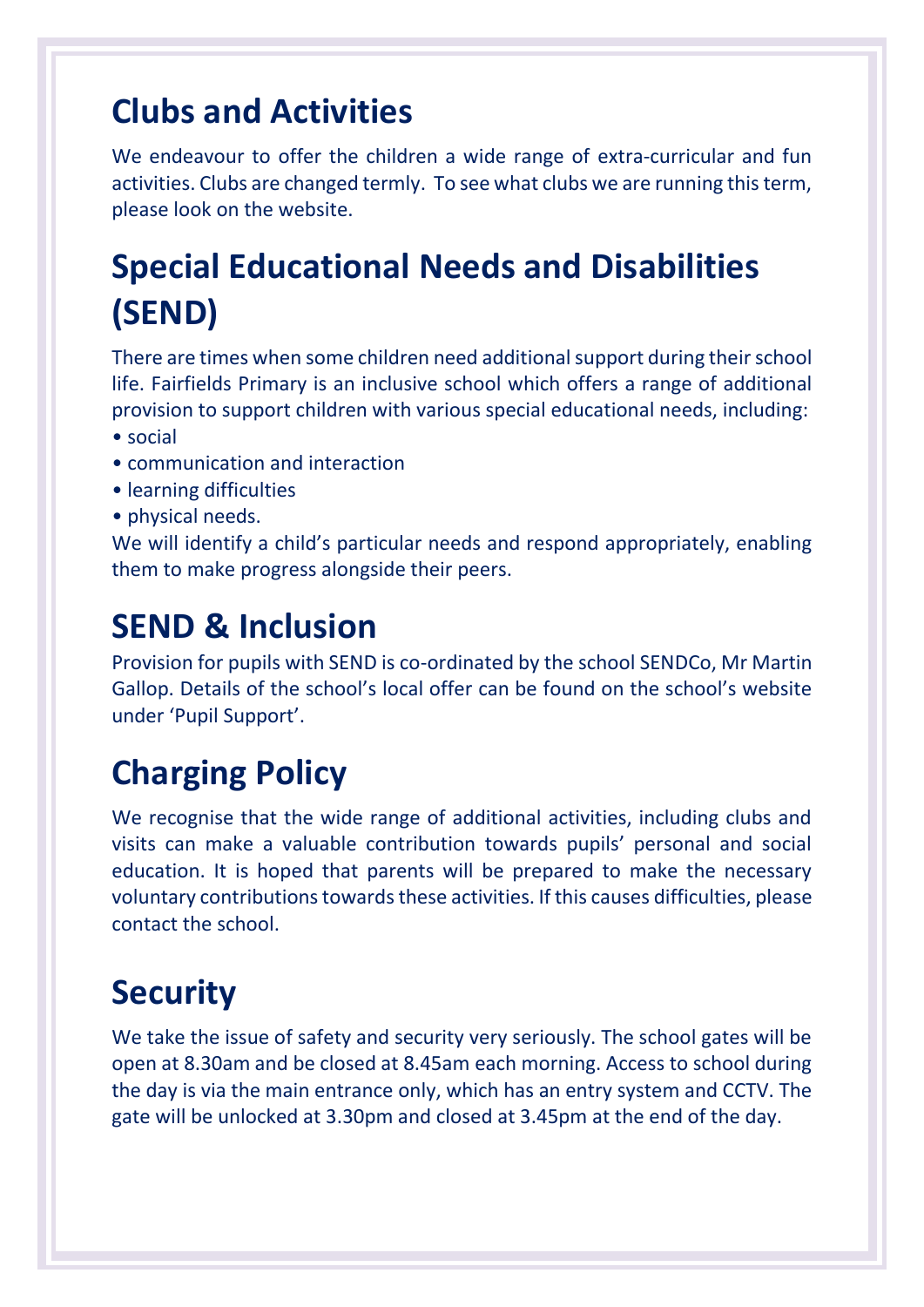#### **Emergency Arrangements**

In the event of the school being closed due to severe weather conditions, heating failures etc, announcements will be made on the news section on the home page of our website. We will also email through our Parentmail system. If necessary, we will also contact the local media to inform them of the closure.

### **Medicine in School**

No medicine will be given without written parent consent. A permission form obtained from the School Office must be completed by the parent giving permission for medicine to be administered by staff. Whilst every effort will be made to administer the medicine at the correct time, it is not always possible to guarantee this in a busy school day. You are of course, welcome to come into school to administer medicine yourself.

Medicines must be delivered to school by the parent or escort (not sent into school in the child's bag) and handed in to the School Office. If medication were to come to school in a child's bag it would not be administered until the appropriate form has been completed and signed by the parent/carer or verbal consent via a telephone call home.

Medicines brought into school should be clearly marked with:

- The name of the medicine
- The pupil's name dosage (including method of administration and times)
- Special storage instructions

#### **Prescribed Medicines**

We will never accept medicines that have been taken out of the container as originally dispensed nor make changes to dosages on parental instructions.

### **Inhalers**

If your child uses an inhaler, please inform the school and complete the confidential medical record for asthma inhaler users so that the school is fully aware of any emergency procedures and the use and storage of inhalers.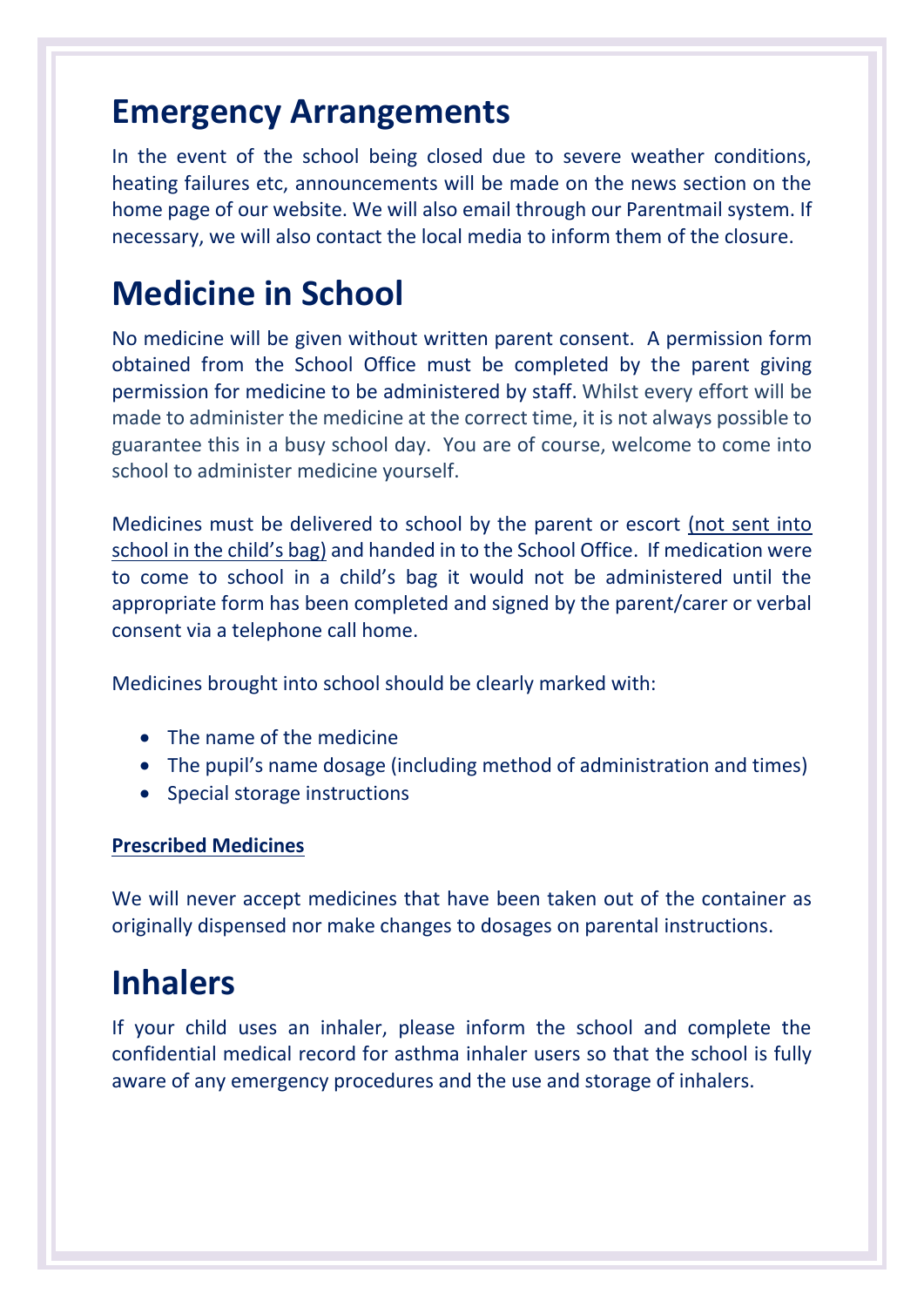#### **Lost Property**

Any property lost and not claimed, will be placed in the Lost Property Box. Parents and children may look through this box at any time. Named items are easier to return to their owners. Please ensure that you name all items.

# **Working with parents**

# **Communication**

At Fairfields Primary School we try to maintain high levels of communication with parents. We operate an 'open door' policy and parents are encouraged in the first instance to speak to the Class Teacher should they have any queries or concerns. Should parents wish to speak to the Deputy Head or Executive Head, they will always endeavour to meet them at any time. However, in the unlikely event that they are unavailable to meet parents that same day an appointment can be made via the School Office. Alternatively, an appointment can be made with a member of the SLT.

We encourage resolution of problems by informal means wherever possible.

Key information, news, events and activities will be communicated to parents via a variety of channels, these include, but are not limited to: News pages on the school website (Year Groups and Whole School) ParentMail **Letters** School Social Media channels School newsletter Marvellous Me **Twitter** Facebook

### **ParentMail**

Parents are encouraged to download the ParentMail App, in order to receive communications from Fairfields Primary School. There are a number of benefits to communication via this App:

- It is free for parents to download
- All school messages will be sent securely
- No need to search through a busy email inbox for important messages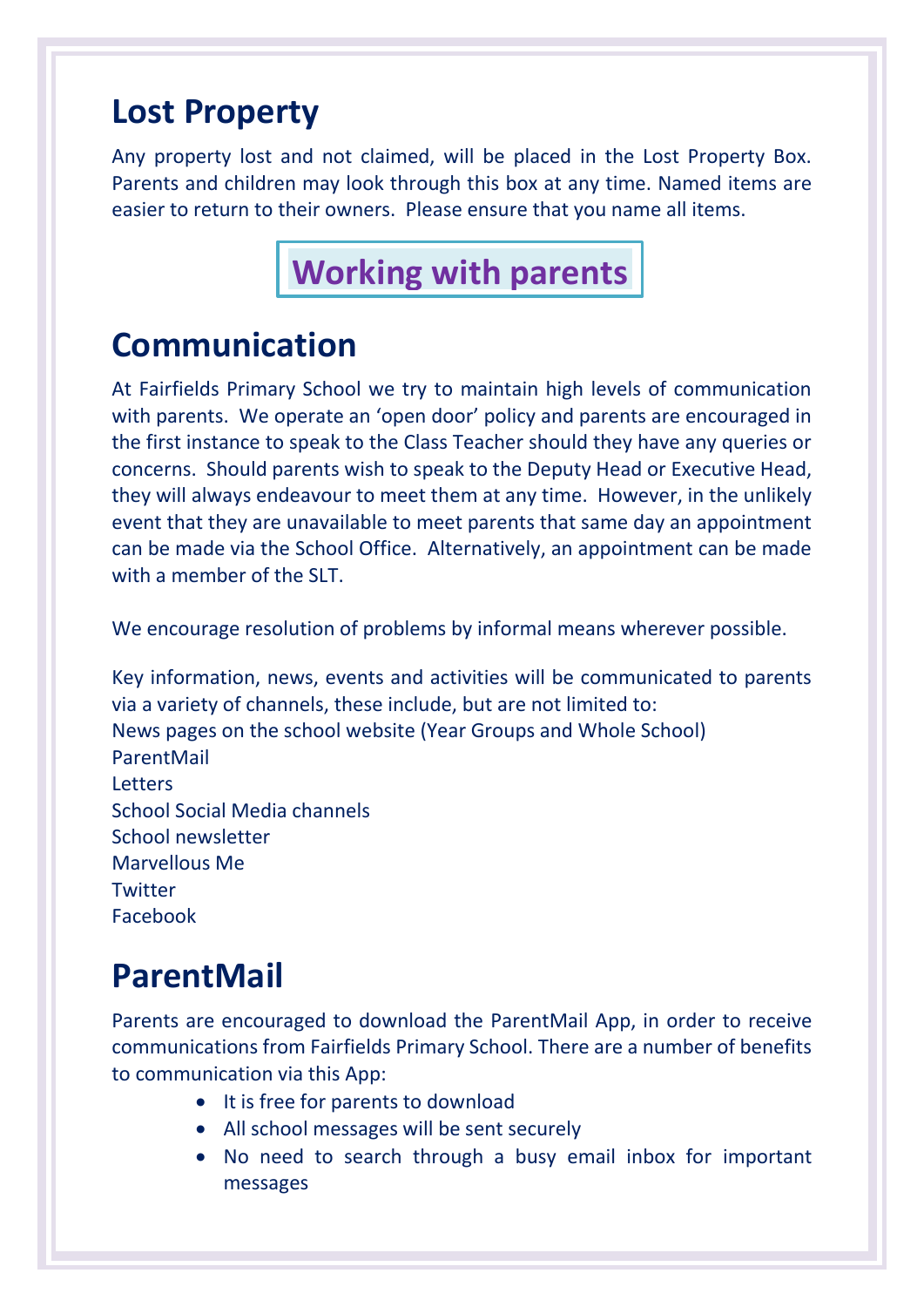- All communications kept in one place
- Accessible by both parents/carers
- Read and respond to school messages at work, at home or on the go

To download the App for free from either the [Apple APP store](https://itunes.apple.com/gb/app/parentmail-pmx/id937274547) or the [Google](https://play.google.com/store/apps/details?id=uk.co.parentmail.parentmail&hl=en_GB)  [Play Store](https://play.google.com/store/apps/details?id=uk.co.parentmail.parentmail&hl=en_GB) simply search [ParentMail App]. Should you require any help, please do not hesitate to speak to Marilyn Jones or Louise Davis in the School Office

#### **Newsletters**

Half Termly newsletters are issued, usually electronically via Parentmail and published on our school website for you to download.

### **At Home**

Parental involvement is not confined to school. Children are learning all the time and their parents are partners in education with the school. We do provide home learning activities, in line with national expectations, but we hope that it remains a time when children and parents can have some fun working together.

### **The Home School Agreement**

We believe it is essential to have strong links between home, school and the community. All children, parents and teachers are asked to sign a Home School Agreement that outlines the intentions of all three parties. Please ensure that you sign and return the Home, School Agreement with your admission papers.

#### **Contacting Parents**

In case it is necessary for a child to be sent home because of an accident or illness, it is vital that there is not only a phone number of your works address, but also an alternative contact. You will appreciate the need to keep this information up to date and it is vital that the school is notified of a change in circumstances as soon as possible.

#### **Emergency E-mail System**

We use an email system (Parentmail) which enables us to contact you quickly in case of illness, absence, cancellation of an after-school activity due to bad weather etc. We use MarvellousMe to send home a text telling of good work/behaviour as a reward to your child. Again, this makes it very important for you to keep us informed of your current email address and mobile phone number.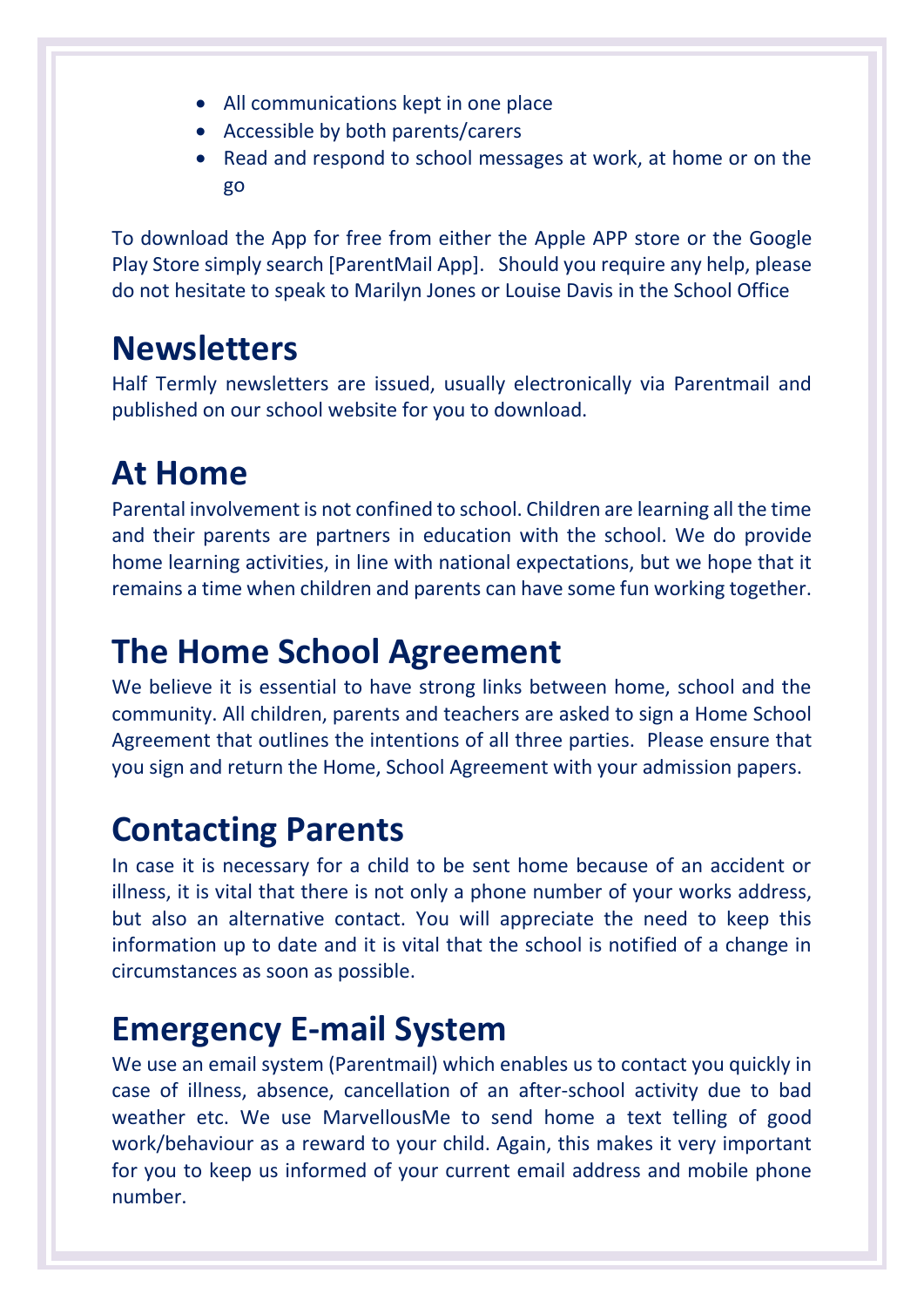### **Volunteering**

The school recognises the value of parental and community involvement and as such parents are always welcome to help in school. We always like to include parent helpers on educational visits. Many opportunities exist for parental involvement and those parents who are able to help on a regular basis should have a chat with staff at the school office. Regular helpers are obliged to fill in a 'Disclosure and Barring Service" (DBS) clearance form. If you would like to volunteer, please contact the school office.

#### **Friends of Fairfields Primary School**

We have established a "Friends of Fairfields Primary School" Parent, Teacher Association to support the school with organising and helping to run events, fundraising to help provide a wide variety of complementary equipment and activities for the benefit of every child in the school. If you would like to join this team or if you are able to help out, please let the School Office know.



#### **Why Do We Need Policies?**

For a school to offer high quality education and care, it needs policies. Policies help develop and define a set of consistent rules, regulations, procedures and protocols.

#### **Parents Need Policies**

Policies are also useful to parents. For example, a prospective parent might wish to view a school's Behaviour Policy or Special Educational Needs and Disability Policy, before deciding whether to apply for their child to attend the school.

# **High Standards**

At Fairfields Primary School we believe policies are vitally important and help us to create standards of quality for learning and safety, as well as expectations and accountability. If you would like to see any of our policies, please visit the school website at [www.fairieldsprimary.co.uk/about-us/policies](http://www.fairieldsprimary.co.uk/about-us/policies) or ask the school for a paper copy.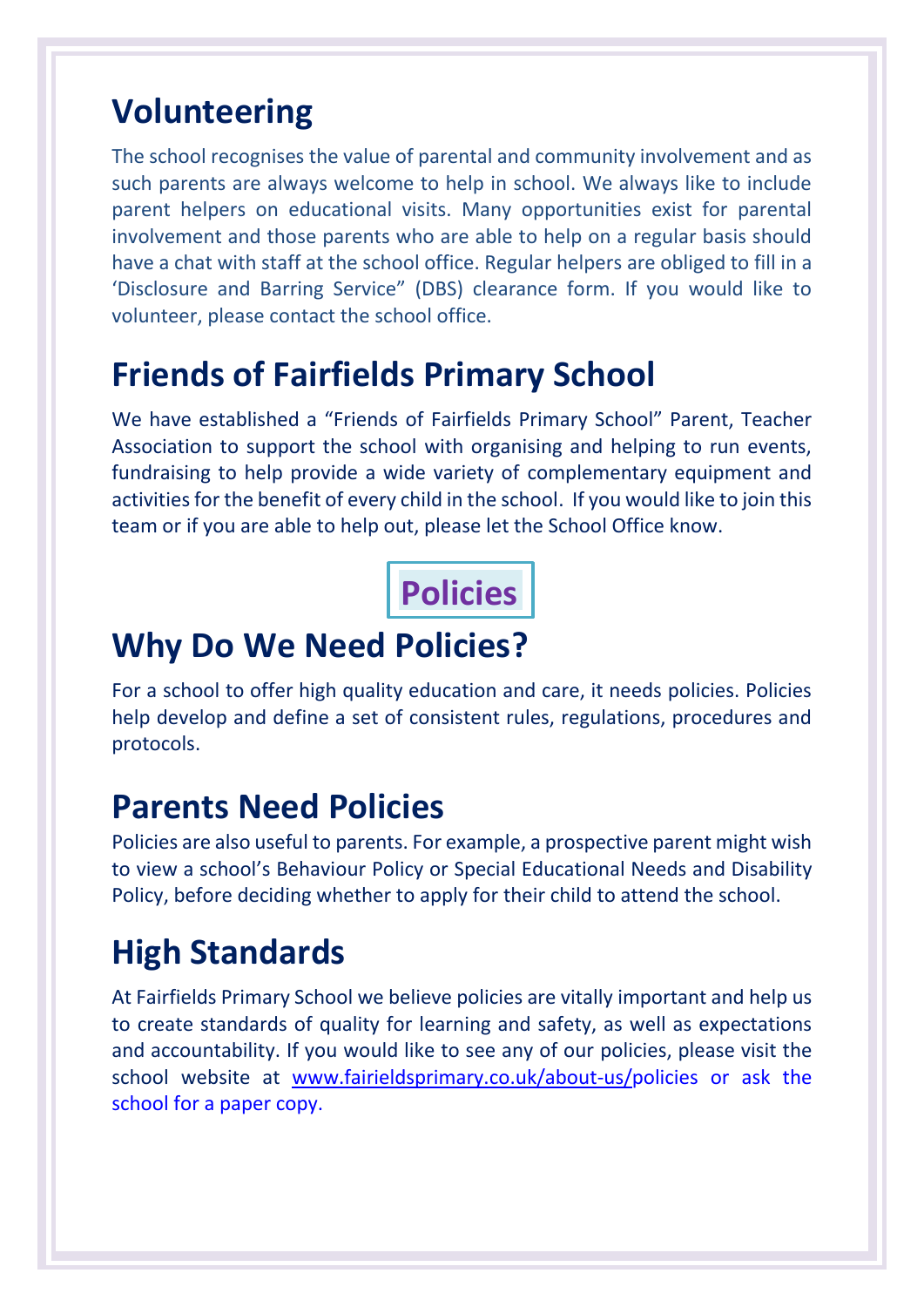# **Term Dates 2020/21**

| <b>Autumn Term 2020</b>     |                                    |
|-----------------------------|------------------------------------|
| Thursday 3rd September 2020 | Inset Day - Children not in School |
| Friday 4th September 2020   | Inset Day - Children not in School |
| Monday 7th September 2020   | <b>Term Starts</b>                 |
| Thursday 22 October 2020    | <b>Term Ends</b>                   |
| Friday 23rd October 2020    | Inset Day - Children not in School |
| Monday 2 November 2020      | <b>Term Starts</b>                 |
| Friday 18 December 2020     | <b>Term Finishes</b>               |
| 25th and 28th December 2020 | <b>Bank Holidays</b>               |
| <b>Spring Term 2021</b>     |                                    |
| 1st January 2021            | <b>Bank Holiday</b>                |
| Monday 4th January 2021     | <b>Term Starts</b>                 |
| Friday 12 February 2021     | Term Ends                          |
| Monday 22 February 2021     | <b>Term Starts</b>                 |
| Friday 26 March 2021        | <b>Term Ends</b>                   |
| <b>Summer Term 2020/21</b>  |                                    |
| 2nd and 5th April 2021      | <b>Bank Holidays</b>               |
| Monday 12th April 2021      | <b>Term Starts</b>                 |
| 3rd May 2021                | <b>Bank Holiday</b>                |
| Friday 28 May 2021          | Term Ends                          |
| 31st May 2021               | <b>Bank Holiday</b>                |
| Monday 7 June 2021          | <b>Term Starts</b>                 |
| Wednesday 21st July 2021    | Term Ends                          |
| Thursday 22nd July 2021     | Inset Day - Children not in School |